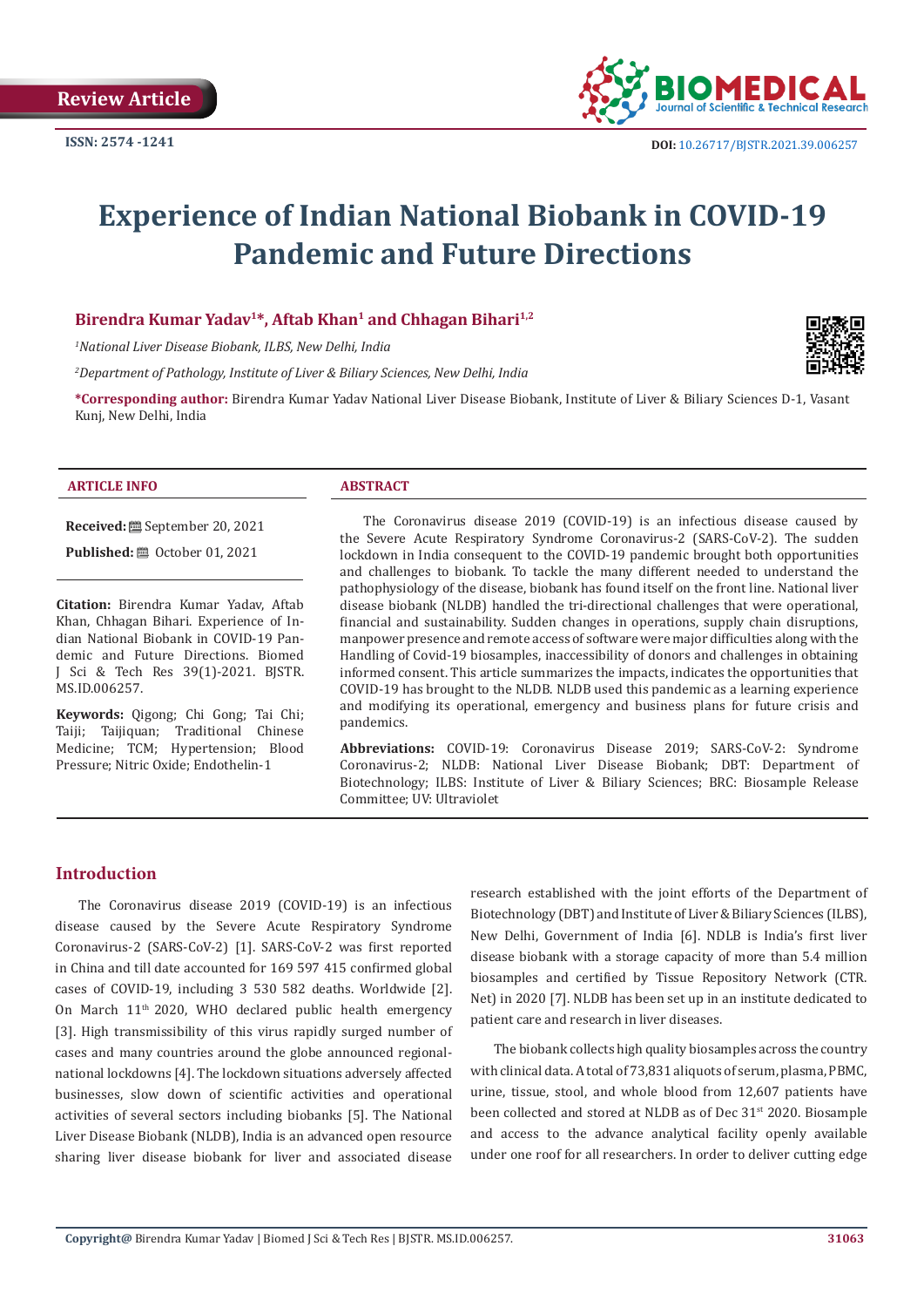services for collaborative liver disease research NLDB acquired a non-profitable business and financial model, charging only the cost for utilization of services, NLDB engaged trained and highly competent staff with world class storage and advanced analytical infrastructure, aiming to become a nodal centre for providing the clinical and basic researchers to reliably store biosamples and carry out their research at one platform. The national sudden lockdown was placed on 24 March 2020 in India for 68 days in different phases when the number of confirmed coronavirus cases were approximately 500 [8]. The lockdown restricted people to stay in their homes [9] and all transport services were suspended with exceptions for essential emergency services [10].

#### **Impacts**

The sudden lockdown brought both the opportunities and challenges to the biobank. Although, the National Liver Disease Biobank (NLDB) is a liver and related diseases biobank, the government of India designated it as an add-on COVID biobank permitting for collection and storage of COVID-19 biosamples for research, developing diagnostics and vaccines. NLDB faced tri-directional challenges based on financial, operational and sustainability, but were accepted positively with changing in the processes and management.

### **Crisis Management**

The storage facility and associated equipment are one of the key elements in operations of biobank. As per best practices published by International Society for Biological and Environmental Repositories [11], telephone numbers for professional assistance should be clearly posted in the repository and accompanying administrative areas (e.g., engineering or facilities personnel, power companies, fuel supply companies, transportation services). The emergency planning was focused to maintain cryopreservation of biosamples from various possible events that may breakdown the freezers. NLDB has 10 % of the total storage capacity as backup, maintained at operating temperature at all times. Safe guarded by 24x7 CCTV surveillance and a security personal and all mechanical freezers connected with datalogger equipped with SMS alert system. Three biobank personnel are trained and even prepared for 24x7 shifts in case of emergency. Contact numbers of emergency response team (engineering, electricity and security office) are posted on all storage units. Earlier the emergency plan was only focused for natural calamities. Learning from the current situation, an upgraded emergency plan based on management and transportation of sample at satellite center, business strategy, financial planning and operations of biobank is under review. Moreover, NLDB also started to develop contingency plan to keep operating in pandemic positions. There were difficulties in taking consent with COVID infected patients. Leftover diagnostic samples

stored at biobank without consent will be utilised for research after approval from ethics board.

### **Sample Collection**

The NLDB follows the "decentralized collection, centralized storage, distribution and informatics" model. (Figure 1). It has collaboration with 18 hospitals for collection of biosamples and supports many research projects by providing biosamples along with associated data. Biosamples are collected with necessary precautions, however, in this pandemic, the need of PPE kit, sanitizer, and establishment of BSL2/BSL3 facility was critical, considering all samples as highly infectious.



**Figure 1:** NLDB Model for biosample collection, transportation and distribution.

The challenges confronted while functioning in this pandemic:

- **1.** There has been a significant decline in the number of samples collected from both host institute and the satellite centres because Outpatient Department and surgeries are only limited for emergency cases (Figure 2). 2. Co-ordination with satellite centers and maintenance of samples became difficult because of limited staff.
- **2.** At initial period, hospitals were not prepared to screen for COVID-19 for all patients, leading to high chances of collecting COVID-19 contaminated samples from asymptomatic patients. Sample processing protocols were revised and precautions were made even for handling samples apparently COVID negative.
- **3.** Biobank was instructed to collect COVID-19 biosamples but processing and storage area was not designed to handle highly infectious samples. To avoid cross contamination, urgent requirements for separate space for processing and storage of COVID and non-COVID samples was flagged.
- **4.** Dedicated routes to transport cryoshippers containing aliquoted COVID biosamples were made from patient ward to BSL2+ facility and then to the storage area.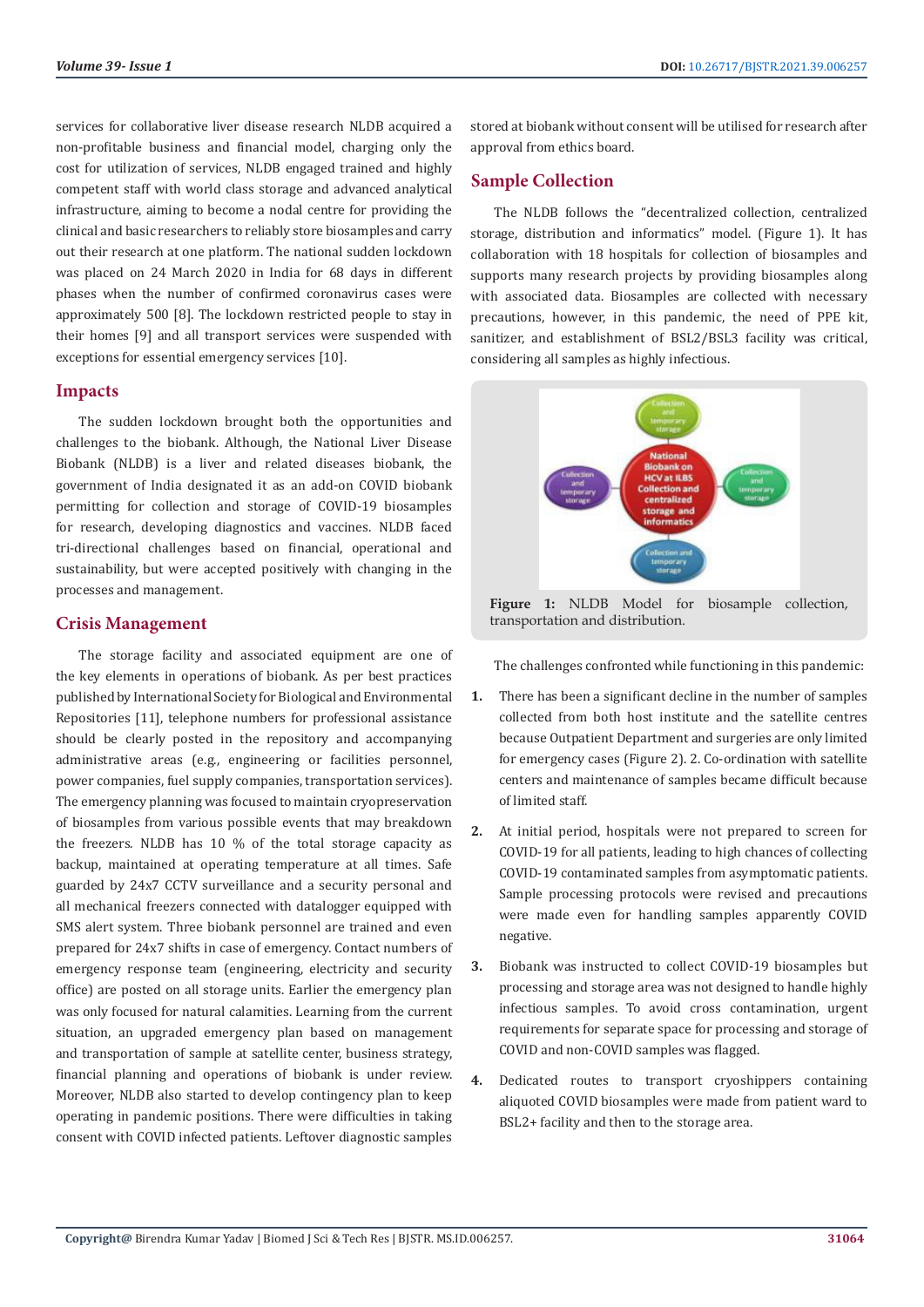

**Figure 2:** Effect of biosample collection during lockdown.

## **Logistics and Supply of LN2 Gas**

The surging Covid-19 in March, 2020 and the Indian government's decision to contain the disease outbreak through lockdown adversely affected the domestic logistics sector, especially road transportation, production and supply of essential goods [12]. With increasing number of active cases of Covid-19, the consumption and demand of oxygen was increased throughout the country [13]. Some LN2 industries directed to produce more oxygen in comparison to LN2 gas. The resource management for consumables, refilling of LN2 in cryoshippers, transient storage and transportation of biosamples are managed from main centre established at New Delhi, India. The sudden nationwide lockdown

almost got NLDB in a standstill affecting the operational chain such as managing the collection, storage, transportation of biosamples from satellite centres. Biobank has consumption of 100 litres/day to maintain temperature of two LN2 tank. NLDB does not have LN2 plant and dependents only on LN2 supply from outside. Closedown of LN2 factories due to movement of labours, local shortage/limited access to liquid nitrogen, shortage of drivers, made it difficult to get the LN2 tanks refilled. Moreover, the market price of LN2 was hiked up to three times in comparison to the previous routine rate. The pandemic taught that biobank should have inhouse plant for LN2 supply. To avoid such problem in future, NLDB processed to establish an LN2 plant in ILBS premises with capacity to produce approx. 250 litres of LN2/ day (Figure 3).

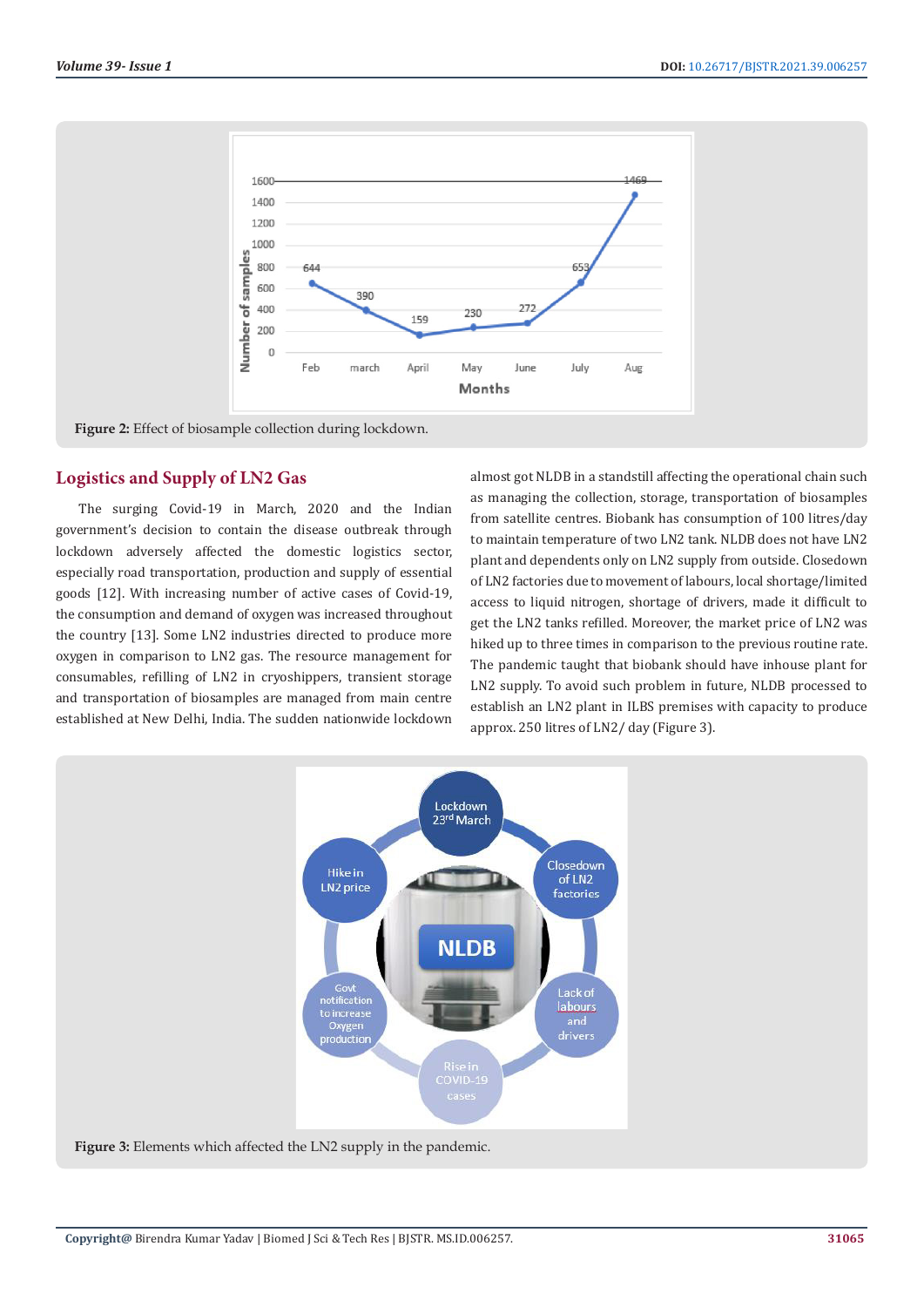#### **Operations**

The ban and restrictions on public transport effected the employees resulting in only 40% attendance of the staff. Biobank staff were seconded in COVID-19 testing lab and the sudden focus and orders to quickly set up procedures to test covid-19 samples, and two-technicians infected with COVID-19 at different time periods and others quarantined for coming in close contact, were big challenges faced. IT experts were not able to resolve the technical issues in the biobank software from home due to nonavailability of remote access for the software. There was temporary interruption of collection and distribution activities as hospitals redirected to treat critical cases and COVID -19 patients only. During lockdown, one of the -80 $^{\circ}$ C freezers stopped working, consequently the samples were shifted to the backup freezer. Repair was delayed due to restricted movement and limited supply of spare parts and backup LN2 freezer was being utilised for storage of COVID-19 samples. Biobank samples were on complete risk in case of any failure in storage system as the backup freezers were already in use. Emergency purchase of two -80 freezers was done to accommodate more COVID samples as left over covid-19 samples from hospital diagnostic centers were directed to store in biobank for future research. SOPs were revised as per the knowledge gained in the pandemic. A separate SOP is developed as per guidelines of Indian Council for Medical Research/ Government of India for collection, storage and distribution of COVID-19 samples for research.

### **Personnel Wellbeing**

Commuting for the personnel was big issue in lockdown. However, staff working in COVID lab were provided accommodation in hospital. The safety guidelines issued by Ministry of Health and Family Welfare Government of India to maintain social distancing at work place and transport were followed with necessary compliance [14,15]. Routine test, thermal scanning, sanitizing machine, touch free mechanism installed at all entry and exit points and common areas. Complete ban on non-necessary visit and emergency visits were allowed only after negative rapid antigen test. Two biobank technical staff resigned from their job because their family not allowed them to work on COVID-19 samples.

### **Management Related Issues**

- **a. Finance**: A project for add-on COIVD biobank facility was submitted to the Government of India which was approved and funds released on priority basis in December, 2020.
- **b. Biobank Information Management System (BIMS)**: IT related issues were impediment for biobank due to no remote access of clinical databases, biobank systems, slow adaptation and update of software. BIMS was updated with annotation for COVID-19 as per recommendations of ICMR, GOI.

**c. HAZARD Management**: The primary and basic requirement of biobank is safety of its staff and of the environment against biological and chemical hazards. There were no specific guidelines available for storage, collection, distribution and QMS of highly infectious samples in ISO20387, NCI and ISBER best practices. Sharing of COVID biosamples are not as easy as non-COVID samples thus National Oversight Committee was constituted by ICMR to review the same. NLDB has provision to share the sample after approval of Biosample release committee (BRC). Sample are released after signing MTA and undertaking by recipient to handle COVID-19 and it is informed that any violation or misuse would be dealt with strict action as per laws of Government of India.

### **Work Culture & Infection**

Work culture of biobank has been totally changed due to COVID fright and implementation of new rule and SOPs. Handling the informed consent, annotation forms duly signed by COVID patients was a big issue. WHO and ICMR guidelines are being followed by NLDB to prevention from any infection, Intensive communication and training on good hygiene practices, PPE kit donning and doffing has been provided to biobank personnel. Technicians are equally divided for COVID and non-COVID related work. It is compulsory to wear N95-type masks, use of hand sanitizer, disinfect all documents coming through patents in Ultraviolet (UV) light, and to sanitize work area daily and disinfect the storage area twice a week.

### **Research Support**

The government of India has released huge funds for research focused on Diagnostics, Vaccines, Novel Therapeutics, Repurposing of Drugs or any other intervention for control of COVID-19 as most of the research institutes were closed or had limited access to maintain necessary equipment during lockdown.

### **Discussion**

The sudden lockdown consequent to the COVID-19 pandemic brought both the opportunities and challenges to the biobank. NLDB handled the tri-directional challenges that were operational, financial and sustainability. Sudden changes in operations, supply chain disruptions, manpower presence and remote access of software were major difficulties along with the Handling of Covid-19 biosamples, inaccessibility of donors and challenges in obtaining informed consent. Although, there was neither biobank practices and standards included any plan to run a biobank in a pandemic, NLDB followed the available national [15] and international standards [16] and guidelines [11,17,18] to handle the infectious samples. Though, biobank had an emergency plan for backup storage though there were no thoughts to have an emergency plan for LN2 supply and to work with limited man power. Flexibility in purchase rules, monitoring of efficient utilization,